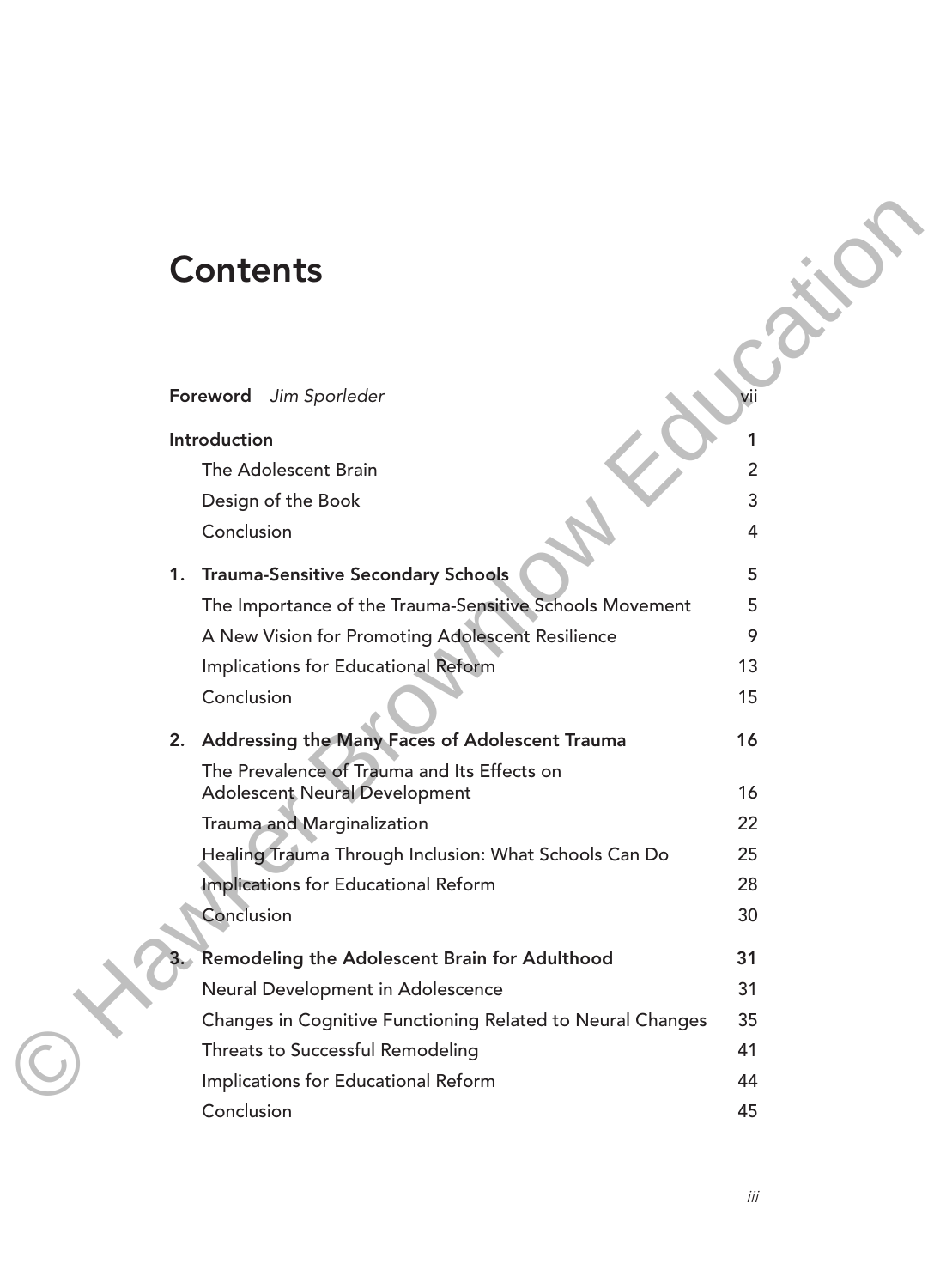iv Contents

| 46  |
|-----|
| 46  |
| 49  |
| 52  |
| 55  |
| 56  |
| 57  |
| 57  |
| 62  |
| 65  |
| 68  |
| 70  |
| 72  |
| 74  |
| 74  |
| 79  |
| 83  |
| 85  |
| 87  |
| 88  |
| 88  |
| 91  |
| 94  |
| 96  |
| 98  |
| 99  |
| 99  |
| 101 |
| 104 |
|     |
|     |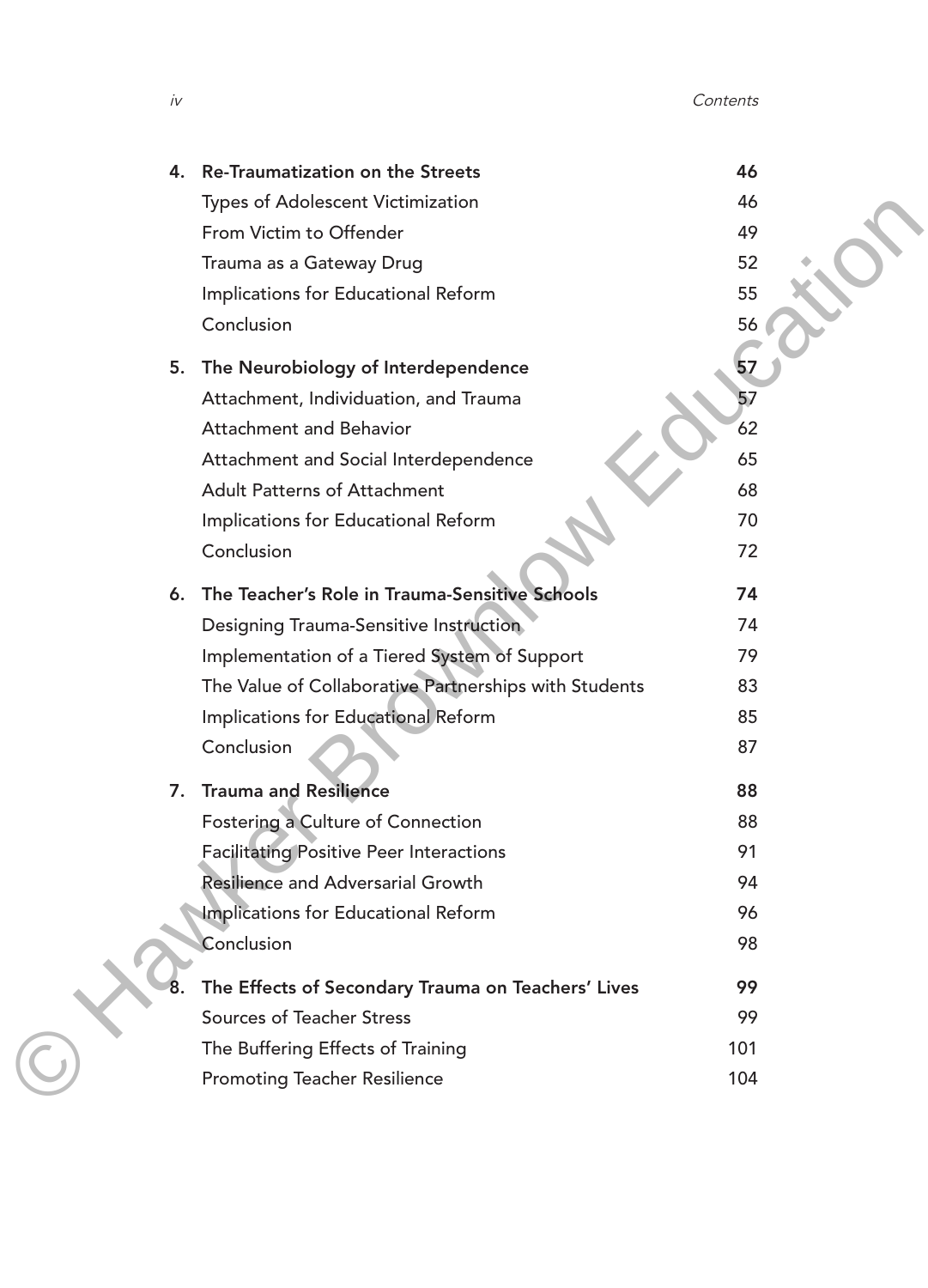Contents v

|            | Implications for Educational Reform                                                      | 107 |
|------------|------------------------------------------------------------------------------------------|-----|
|            | Conclusion                                                                               | 109 |
|            | 9. Next Steps: Managing the Necessary Changes to<br><b>School Policies and Practices</b> | 110 |
|            | Changing the Culture of Secondary Schools                                                | 110 |
|            | Targeted and Necessary Administrative Leadership<br>and Support                          | 113 |
|            | Creating an Action Plan for Implementation                                               | 115 |
|            | Implications for Educational Reform                                                      | 118 |
|            | Conclusion                                                                               | 120 |
|            |                                                                                          |     |
|            | Appendix A: Resources for Professional Development                                       | 121 |
|            | <b>Appendix B: Finding Your ACE Score</b>                                                | 126 |
|            | <b>References</b>                                                                        | 128 |
| Index      |                                                                                          | 145 |
|            | About the Author                                                                         | 158 |
| $\bigodot$ |                                                                                          |     |
|            |                                                                                          |     |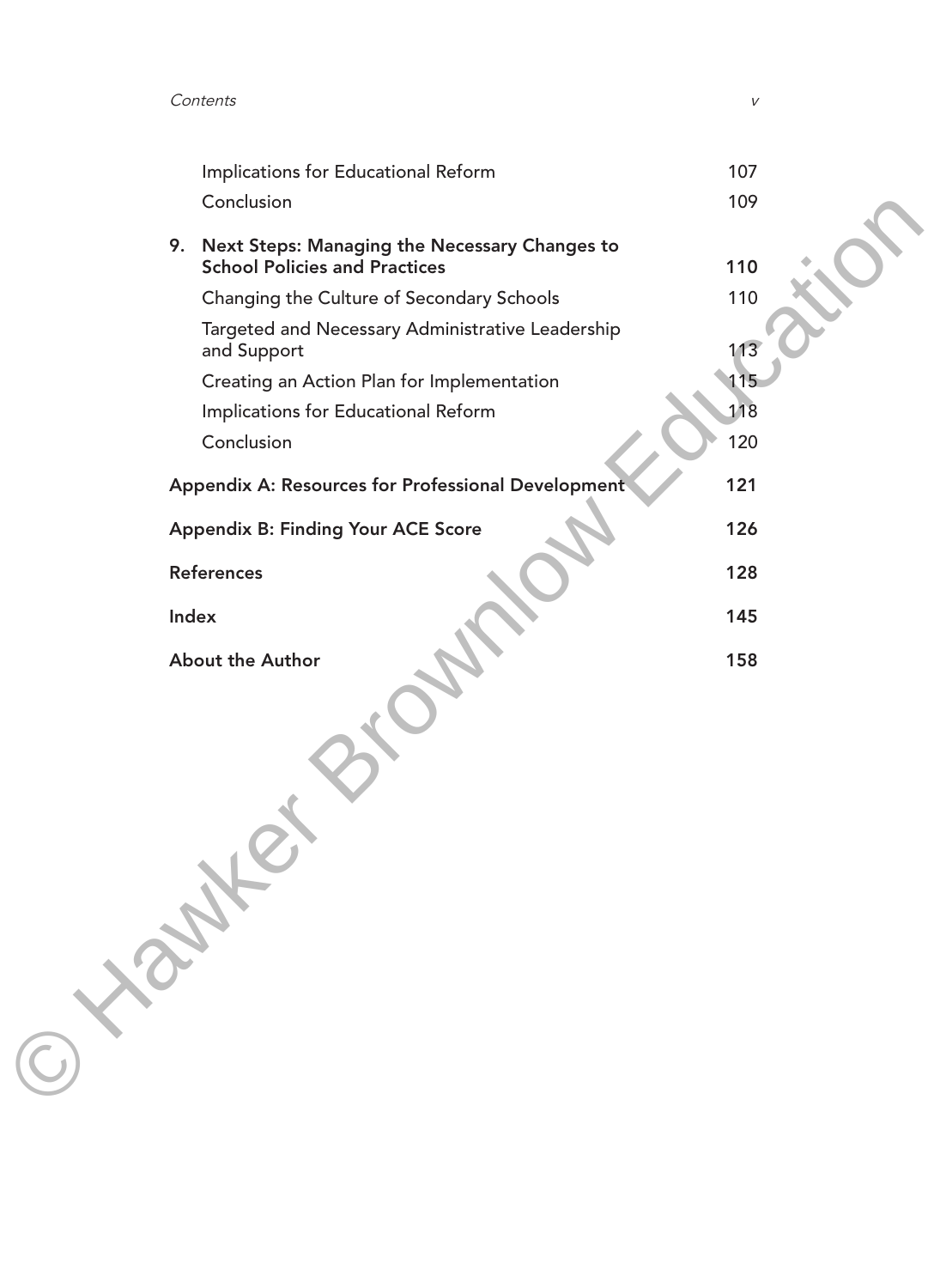## **Introduction**

©

My interest in understanding the relationships between violence and children's cognitive development began in the early 1980s when I was working as a reading teacher. I wanted to know why so many young, aggressive children, who did not meet the criteria for learning disabilities or mental retardation, were unable to read. The question led me to doctoral studies at the University of New Hampshire's Family Research Lab, where I completed a dissertation on the effects of violence on children's cognitive development. The results showed a relationship between exposure to family violence and deficits in children's language development, memory, attention, and locus of control. Concerns about the causal direction of the relationships tempered the power of these findings.

Disagreements about causality were still an issue in 1992 when I published the article "The Educational Needs of Children Living in Violence" in *Phi Delta Kappan*. Some argued that abuse and neglect caused the observed developmental anomalies (Money, 1982). Others favored the view that children with developmental disabilities were more difficult to nurture, thus increasing their risk of maltreatment (Martin, 1979).

Since then, retrospective studies (Felitti et al., 1998) and research on children's neurological development (National Scientific Council on the Developing Child 2005, 2006, 2007, 2012) have resolved these issues. There is no longer any doubt that violence and chronic exposure to toxic stress disrupt the process of normal child development (Perkins & Graham-Bermann, 2012). These experiences alter the architecture of children's brains in ways that threaten their ability to achieve academic and social competence. Left unattended, these changes can put children on a trajectory of increasingly challenging behaviors and disengagement from school. Once they become teen-agers, their victimization often continues at home, in the community, and at school. Coupled with the developmental challenges of adolescence, unresolved or ongoing trauma leaves teens without the resources they need to create purpose and meaning in their lives. **Introduction**<br>
My interest in understanding the relationships between violence and white<br>
derive consider development began in the card 1980s when I was working<br>
as a reading tascher. I wanted to know why to many young,

*Trauma-Sensitive Schools for the Adolescent Years: Promoting Resiliency and Healing, Grades 6–12* offers teachers and administrators guidance in knowing how to recognize the symptoms of trauma. Using strategies that can be integrated into the daily lives of schools, practitioners are able to mitigate trau ma's devastating consequences and offer hope to the students in their care.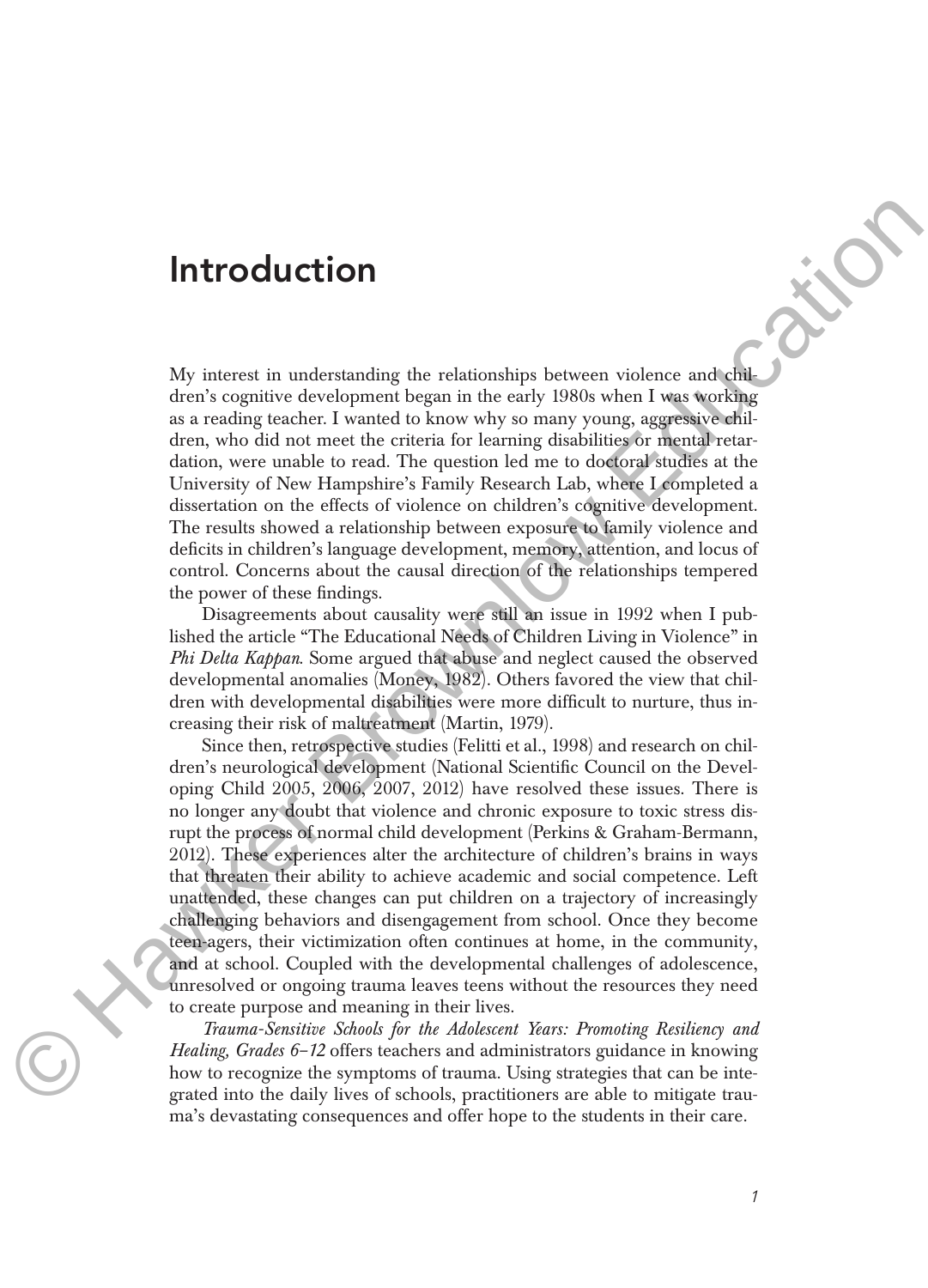The continued high prevalence of trauma in children's lives suggests that trauma is a common pathway to academic and social problems. Teachers need to recognize the symptoms of early trauma and know how to intervene in ways that mitigate its devastating consequences. *Trauma-Sensitive Schools for the Adolescent Years: Promoting Resiliency and Healing, Grades 6–12* provides readers with an overview of what they need to know about trauma, as well as strategies to create and sustain a trauma-sensitive environment.

### **THE ADOLESCENT BRAIN**

Adolescence is a period of rapid neural development. It is a critical period for everyone, but particularly so for children with trauma histories. It is a time that lends itself well to repairing dysfunctional adaptations as a result of early stress. The brain is especially malleable during this period. Developmentally appropriate, supportive environments help adolescents benefit from this remarkably high level of neuroplasticity by strengthening the neural pathways connecting the reptilian brain to the cerebral cortex. This improved circuitry increases teenagers' capacity for self-regulation, executive functioning, and problem solving (Siegel, 2013a; Steinberg, 2014).

Unfortunately, pervasive misunderstanding of adolescent development and ill-informed policies aimed at punishing rather than repairing juvenile misbehaviors limit the advantages that could be derived from appropriately guiding youth's neural development during this critical period. Despite a growing body of research that challenges traditional assumptions about how to improve the academic and social mastery of failing teens, middle and secondary schools—especially those in urban areas—continue to view students' underperformance as an intentional disregard for learning and discipline. With little or no training in how to recognize or repair the effects of unresolved trauma on adolescent behavior, staff members attempt to increase interest and cooperation using a combination of high expectations, strictly enforced rules, and severe consequences for noncompliance. The results? A dropout rate approaching 50% in urban areas and an alarming "school-toprison pi peline" that criminalizes behaviors such as talking back to a teacher or violating the school dress code (Heilzeg, 2009). ment to recognizate the symmetric streament and hand have been made to the proposition of the symmetric strength of the symmetry of the defeated for the defeated for the defeated for the defeated for the defeated for the

No amount of goodwill alone can resolve these issues. Improving adolescent academic achievement and social mastery requires a commitment to integrating knowledge of the effects of trauma on adolescent development into efforts at educational reform. Historically, this has not been the case. Neither No Child Left Behind (NCLB) nor Race to the Top includes research or information developed outside an educational framework. Neither is influenced by the wealth of neuroscience research that is available on the developing brain and its effects on learning and behavior (Caine & Caine, 1990; Jensen, 2008; Willis, 2007). As a result, readily available explanations

©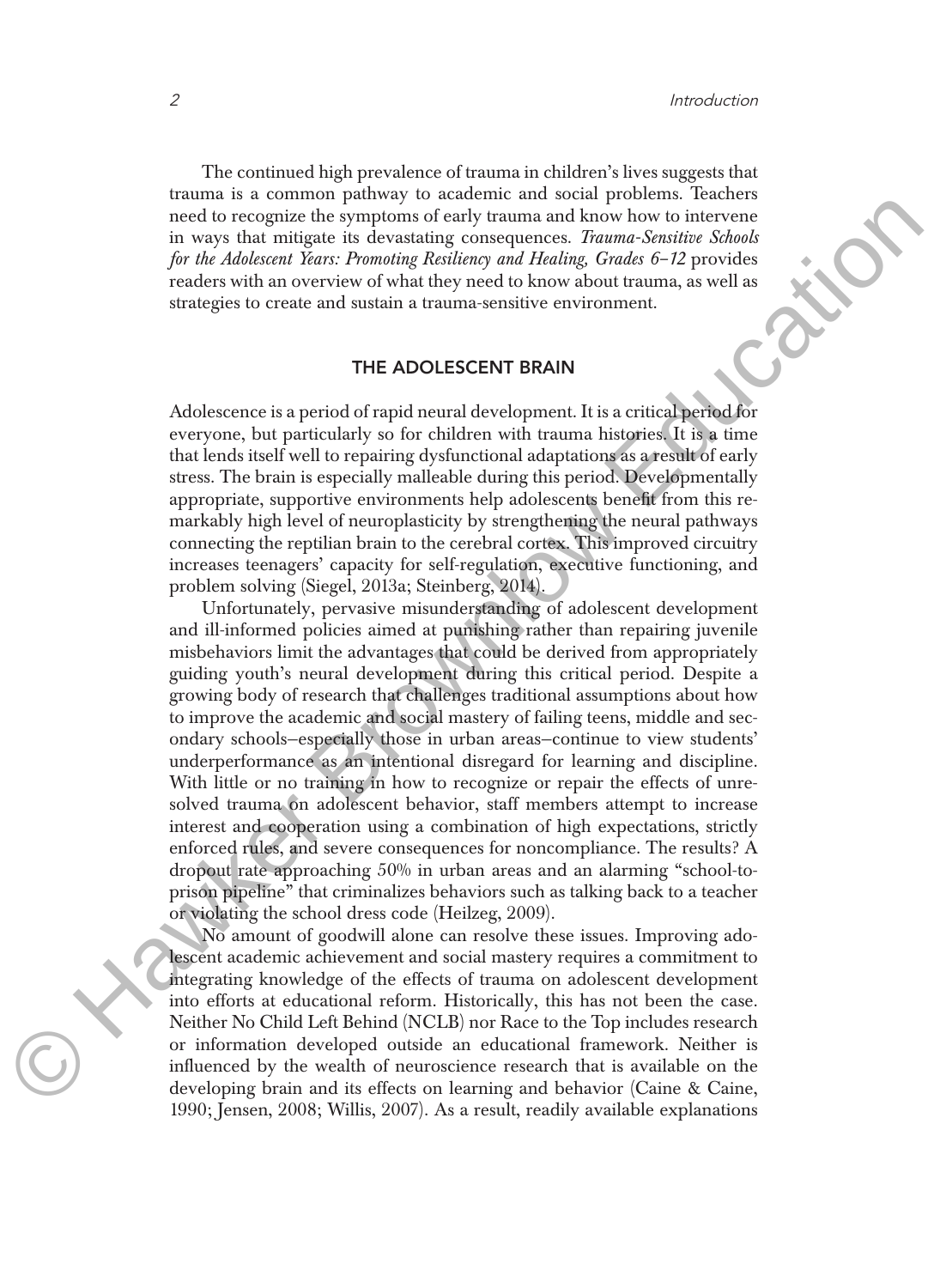©

of the relationship between early adversity, neural development, and school success fail to have the impact they should on issues of school climate, discipline, or instructional best practices in secondary schools.

*Trauma-Sensitive Schools for the Adolescent Years* encourages readers to view future efforts at school improvement through a trauma-sensitive lens—a lens that will help school personnel understand what trauma is, recognize its detrimental effects on development, and appreciate the pervasiveness of its symptoms. Only then can educators and policymakers promote reforms that foster resiliency and make the necessary changes that will improve students' academic and social mastery.

### **DESIGN OF THE BOOK**

Chapter 1, Trauma-Sensitive Secondary Schools, provides an overview of the history of the trauma-sensitive school movement and the role it plays in reversing the failure of recent zero-tolerance or exclusionary discipline policies. It suggests that trauma-sensitive secondary schools represent a new vision for promoting adolescent resilience. A detailed description of the assumptions and components of the trauma-sensitive school model is presented.

Chapter 2, Addressing the Many Faces of Adolescent Trauma, explores the prevalence of adolescent trauma and its effects on neurodevelopment. The traumatic effects of marginalization on adolescent functioning are presented, particularly in terms of minority populations. This chapter explains how participation in inclusive school communities can help teens overcome these difficulties.

Chapter 3, Remodeling the Adolescent Brain for Adulthood, describes the neurological changes that take place in adolescence, with an emphasis on those occurring in the cerebral cortex. How these changes affect adolescents' executive functioning, social cognition, and capacity for abstract thought is discussed, as well as the variations in performance that can occur as a result of trauma. Threats to successful remodeling are presented, including mental illness, social isolation, and suicidal ideation.

Chapter 4, Re-Traumatization on the Streets, sheds light on the prevalence of community violence in the lives of adolescents. Common types of adolescent victimization are identified with suggested trauma-informed responses that can be implemented in schools. The relationship between trauma and delinquency is explored, as well as how zero-tolerance discipline policies contribute to the problem. The chapter ends with a discussion of the high prevalence of substance abuse among teens with trauma histories, and the devastating effects it can have on them. white, or in<br>tunnitional liest practices in securiting whole about the material of the<br>material formula in the matrix of the matrix of the diskonent Kara encourages readers to view<br>funcarize of the diskonent Kara encourag

> Chapter 5, The Neurobiology of Interdependence, discusses the effects of trauma on attachment and self-individuation. The role attachment plays in adolescent behavior and social interdependence is explored. Various models